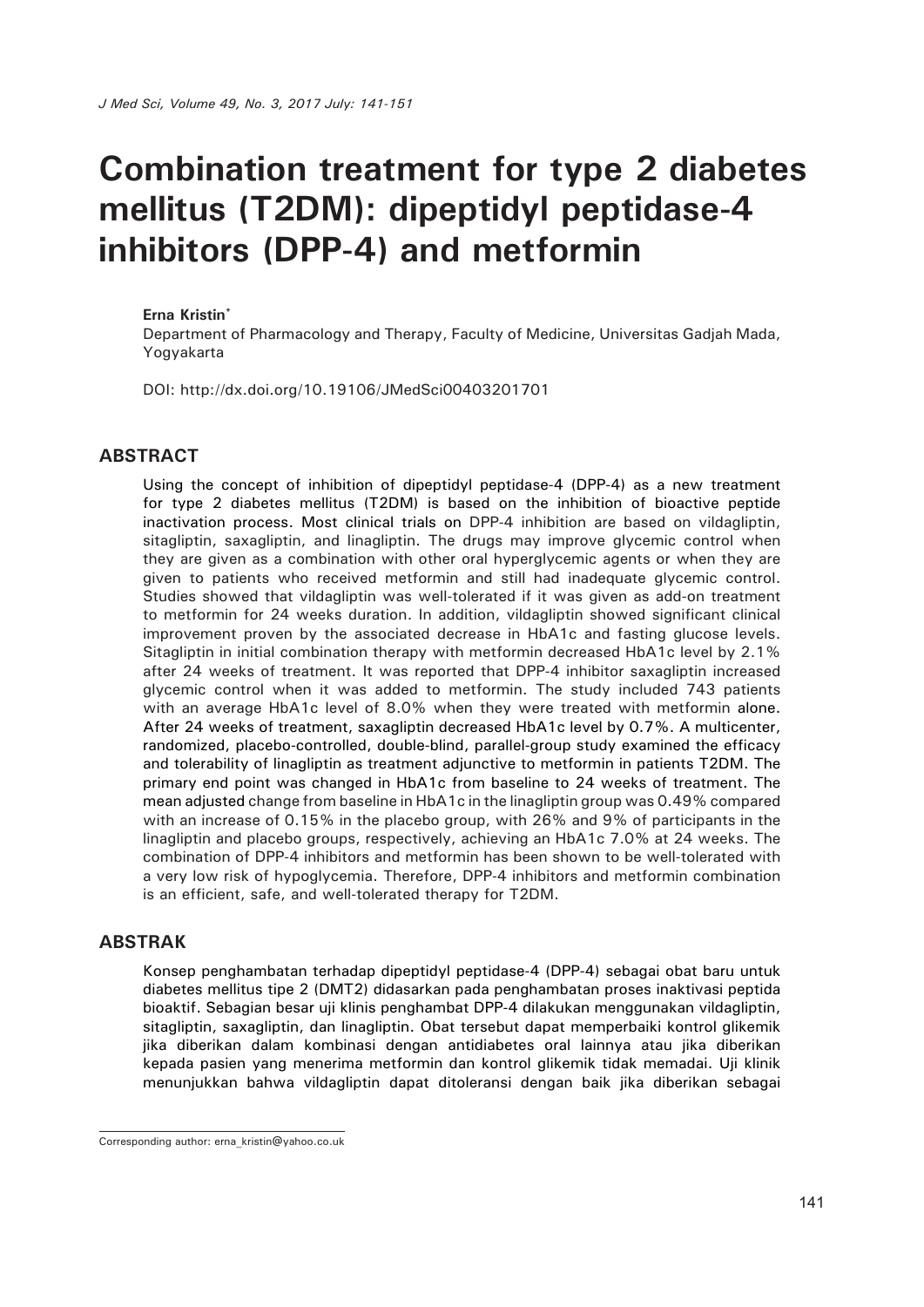obat tambahan pada metformin selama 24 minggu. Selain itu vildagliptin menunjukkan perbaikan klinis bermakna yang dibuktikan dengan penurunan HbA1c dan kadar glukosa puasa. Sitagliptin sebagai obat tambahan pada metformin menurunkan HbA1c sebesar 2,1% setelah 24 minggu pengobatan. Dilaporkan bahwa penghambat DPP-4 saxagliptin sebagai obat tambahan pada metformin meningkatkan kontrol glikemik. Penelitian ini melibatkan 743 pasien dengan HbA1c rata-rata 8,0% saat pasien diobati dengan metformin saja. Setelah 24 minggu pengobatan, saxagliptin menurunkan HbA1c sebesar 0,7%. Uji klinik multisenter, acak terkendali dengan kontrol plasebo, tersamar gada secara paralel dilakukan untuk mengkaji efikasi dan tolerabilitas linagliptin sebagai obat tambahan metformin pada pasien DMT2. Luaran utama adalah perubahan HbA1c antara sebelum dan sesudah pengobatan selama 24 minggu. Rerata penurunan HbA1c dari data awal pada kelompok linagliptin adalah 0,49% dibandingkan dengan kenaikan 0,15% pada kelompok plasebo, dengan berturut-turut 26% dan 9% pasien yang diberi linagliptin dan plasebo mencapai HbA1c 7,0% setelah 24 minggu. Kombinasi penghambat DPP-4 dan metformin terbukti ditoleransi dengan baik dengan risiko hipoglikemia sangat rendah. Oleh karena itu, kombinasi penghambat DPP-4 dan metformin efektif, aman dan ditoleransi dengan baik untuk terapi DMT2.

*Keywords:* DPP-4 inhibitor – sitagliptin – vildagliptin – saxagliptin – linagliptin – metformin - type 2 diabetes mellitus

#### **INTRODUCTION**

It has been known that the duration and level of hypoglycemia in type 2 diabetes mellitus (T2DM) are associated with the risk of complications.<sup>1</sup> Therefore, glycemic control should be achieved for the prevention of cardiovascular and microvascular complications. The change in lifestyle, namely diet control and physical activity, is the main aspect in the treatment. However, in most patients, pharmacological intervention is needed, where metformin is the first line treatment. Metformin is a relatively cheap agent which mechanism of action is decreasing glucose significantly in T2DM patients.<sup>2</sup> Metformin acts mainly through the inhibition of glucose degradation process in the liver.3 Metformin also increases insulin sensitivity in the liver and muscle, $4$  inhibits intestinal glucose absorption, $5$  and increases plasma  $GLP-1$  level.<sup>6</sup> A study conducted by Bailey and Turner<sup>3</sup> showed metformin decreased HbA1c by 1-1.5%, depends on the HbA1c baseline level and patient tolerance, although

gastrointestinal adverse effects occurred quite often at the beginning of the therapy. Hypoglycemia and lactic acidosis are seldom found in treatment with metformin, but in patients with renal insufficiency, adverse event monitoring needs to be conducted more closely.

Aside from the beneficial effect of metformin in improving glycemic control, treatment with metformin is usually inadequate to achieve metabolic control expected. Glycemic control often decreases in patients treated with metformin. This is the indication for an addition of a second drug. Sulphonylurea is the most common agent used as a combination, due to its mechanism of action in stimulating insulin secretion, that supports metformin mechanism of action in increasing insulin sensitivity. Other treatment combinations include combinations with thiazolidinediones and insulin.7 However, the combination with sulphonylurea and thiazolidinediones also lead to adverse effects. Sulphonylurea increases hypoglycemia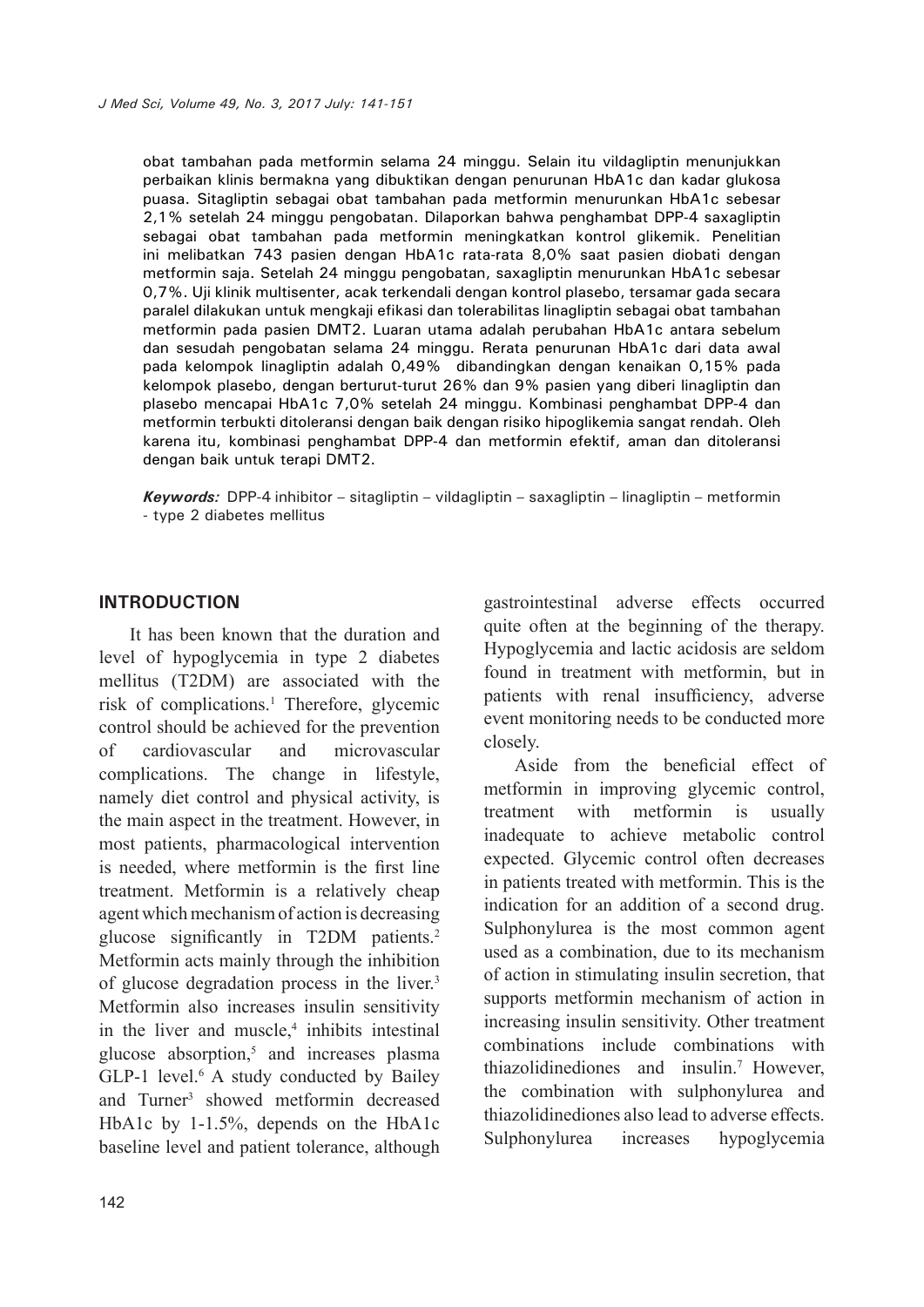risk and thiazolidinediones increase body weight, cardiovascular risk, and bone fractures in women.8,9 This article summarizes the experience in using a combination of metformin and DPP-4 inhibitors.

#### **DISCUSSION**

## **Dipentidyl peptiase-4 inhibition as the target for T2DM treatment**

The basis for using DPP-4 inhibitors as the treatment for T2DM has been described in 1998.10 The study showed that DPP-4 inhibitors caused an improvement in metabolic control by decreasing fasting and postprandial glucose level and decreasing HbA1c level after 4 weeks of treatment.<sup>11</sup> The improvement in glycemic control by DPP-4 inhibitors has been confirmed by many studies with other components and now several DPP-4 inhibitors are developed. Most studies used vildagliptin and sitagliptin which are the active oral components that efficiently inhibits DPP-4 activity.<sup>12</sup> Both components inhibit plasma DPP-4 activity for more than 16 hours after ingestion, therefore both agents can be given twice daily. Furthermore, both show improvement in glycemic control when they are used as combination therapy with metformin and thiazolidinediones.13 The important feature is that DPP-inhibitors are safe and well-tolerated so that they can be used as a treatment for T2DM.

## **Rationale for combining metformin and DPP-inhibitors**

Type 2 diabetes mellitus occurs when insulin secretion is not comparable with the insulin resistance.14 With the increase in glucagon level, this will increase glucose degradation by the liver and increase the fasting glucose level.15 Metformin acts mainly by decreasing glucose production from the liver and improving insulin sensitivity in the liver and muscle, while DPP-4 inhibitors act by increasing GLP-1 level so that they stimulate insulin secretion and inhibit glucagon secretion. Metformin also increases the GLP-1 level, that potentially increases the synergistic effect with DPP-4 inhibitors. Mechanism of metformin in increasing GLP-1 is not clear; several theories associated it with the DPP-4 inhibition.<sup>16</sup> several others did not find the effect of metformin on DPP-4 activity.<sup>17</sup> Recent studies showed that metformin stimulated GLP-1 secretion from the intestine.18 From the aspect of the mechanism of action, it is effective to combine metformin and DPP-4 inhibitors.

Another important feature is that the combination does not change the pharmacokinetics, as shown by sitagliptin, which furthermore supports the combination of both drugs.

## **Randomized clinical trial vildagliptin as add-on therapy to metformin**

Several studies reported the use of a combination of DPP-inhibitors and metformin. The first study was conducted for 52 weeks, evaluating vildagliptin 50 mg or placebo added to metformin therapy (1.5-3 g per day) in patients with mean baseline HbA1c level of 7.8%.19 Subjects mostly suffered from diabetes for 5.5 years and on average were treated with metformin for 29 months. The results showed that at 12 weeks initial treatment, the HbA1c level was decreased by 0.7% in the group given vildagliptin combined with metformin compared with the group given metformin alone. After 12 weeks, subjects were followed for 40 weeks. During that time, HbA1c increased 0.066%/month in patients on metformin therapy compared with an increase of 0.013%/month in patients given vildagliptin added to metformin. The difference in the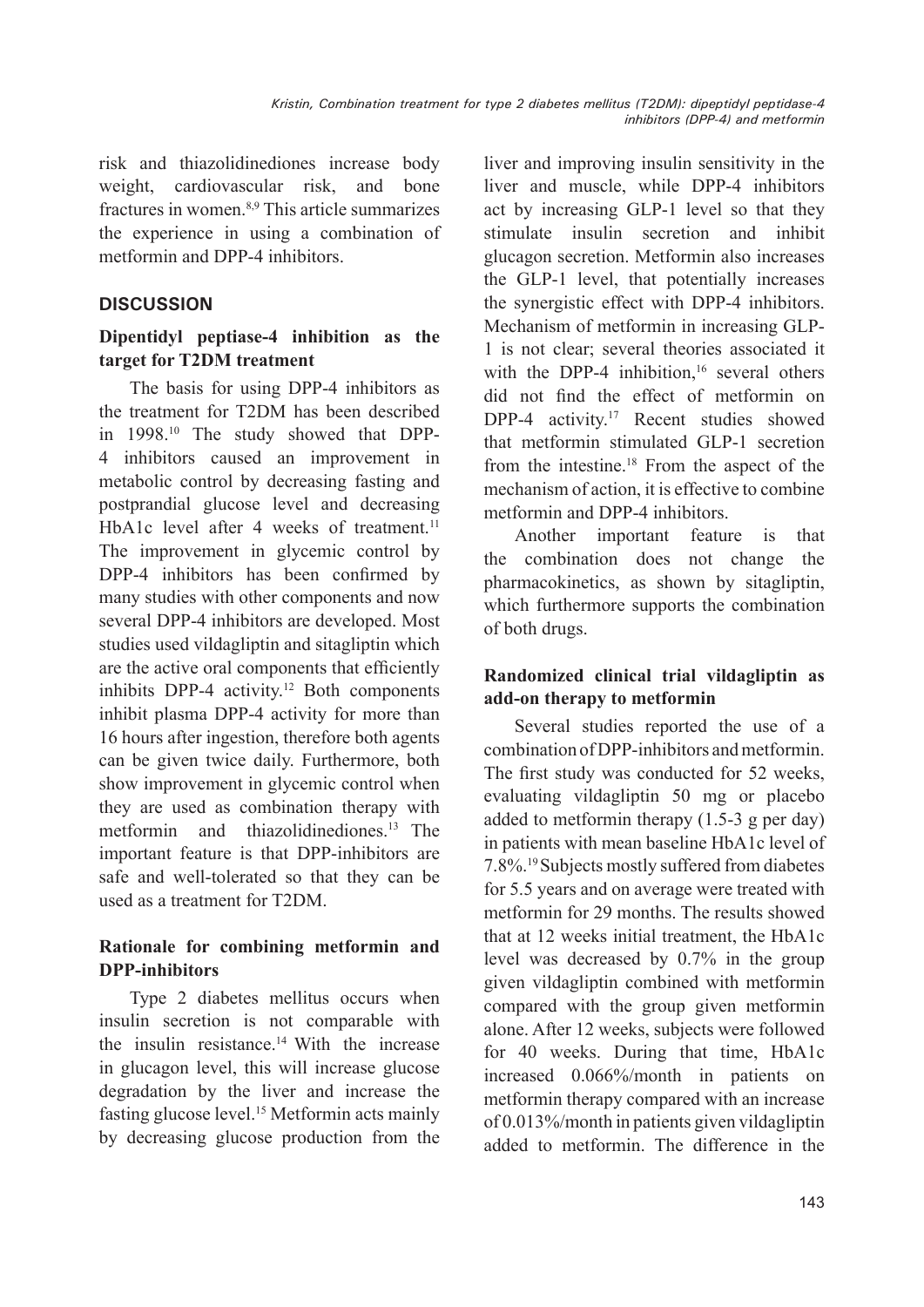change of HbA1c level between groups after 52 weeks of treatment was 1.1%, showing a significant improvement in glycemic control with combination therapy of vildagliptin and metformin compared to treatment with metformin only. This study also showed that vildagliptin-metformin combination is safe and well-tolerated, and the overall adverse events were similar in both groups.

The second study conducted in 416 patients evaluated the addition of vildagliptin 50 mg daily or twice daily to metformin therapy for the  $24$ -week duration.<sup>20</sup> Patients in this study had diabetes with a mean duration of 6 years and have been treated with metformin for an average of 16 months, with average metformin dose of 2.1 g daily (inclusion criteria was 1.5 g daily). They had an average initial HbA1c level of 8.4%. The BbA1c level was lowered by 0,5% in patients given vildagliptin 50 mg daily and by 0.9% in patients given vildagliptin 100 mg daily, both in combination with metformin compared to the increase of 0.2% in patients given placebo as add-on to metformin. The data were also analyzed in relation to how many patients who had improvement in glycemic control or had a failure in glycemic control. The analysis showed that in treatment with metformin only, 35% of the patients showed a failure in glycemic control and 31% did not have a significant change in glycemic control. In contrast, in patients given vildagliptin 50 mg combined with metformin, 38% showed a significant increase in glycemic control and 29% had marked an increase in glycemic control (defined as a decrease in the HbA1c level of more than 1%). The number of adverse events was not significantly different between groups. The only difference was the decrease in gastrointestinal adverse effects in subjects given vildagliptin 50 mg in combination with metformin (9.6%) compared with that given metformin only (18.2%).

In conclusion, large studies showed that vildagliptin was well-tolerated if it was given as add-on treatment to metformin for 24 weeks duration and vildagliptin showed significant clinical improvement proven by the associated decrease in HbA1c and fasting glucose levels.

#### **Randomized clinical trial sitagliptin as add-on therapy to metformin**

The first study on the effect of sitagliptin as add-on therapy in patients with inadequate glycemic control on metformin monotherapy is a 4-week study in 28 patients.<sup>21</sup> Patients had diabetes for an average duration of 6.6 years, with average initial HbA1c level of 7.7% and average fasting plasma glucose level of 8.4 mmol/L. In a long-term study on the effect of sitagliptin as add-on therapy to metformin in subjects with inadequate glycemic control, sitagliptin (100 mg once daily) was added to metformin  $(1.5 \text{ g daily})$  for 24 weeks.<sup>22</sup> A total of 47% of the patients treated with sitagliptin in combination with metformin achieved target HbA1c of 7%, while it was achieved by only 18% of subjects who were given metformin only. The study also showed that sitagliptin in combination with metformin decreased total cholesterol and triglyceride levels slightly, although significantly, while HDL-cholesterol level increased slightly. Body weight slightly decreased in both groups, with no difference between groups. The adverse events were also not different between groups. Therefore, showed that sitagliptin as add-on to metformin efficiently decreased HbA1c and fasting glucose level, and it was safe and well-tolerated. The efficacy and safety of sitagliptin, a highly selective DPP-4 inhibitor, when added to metformin monotherapy were examined in Japanese patients with T2DM. In this 52-week, an add-on to metformin study,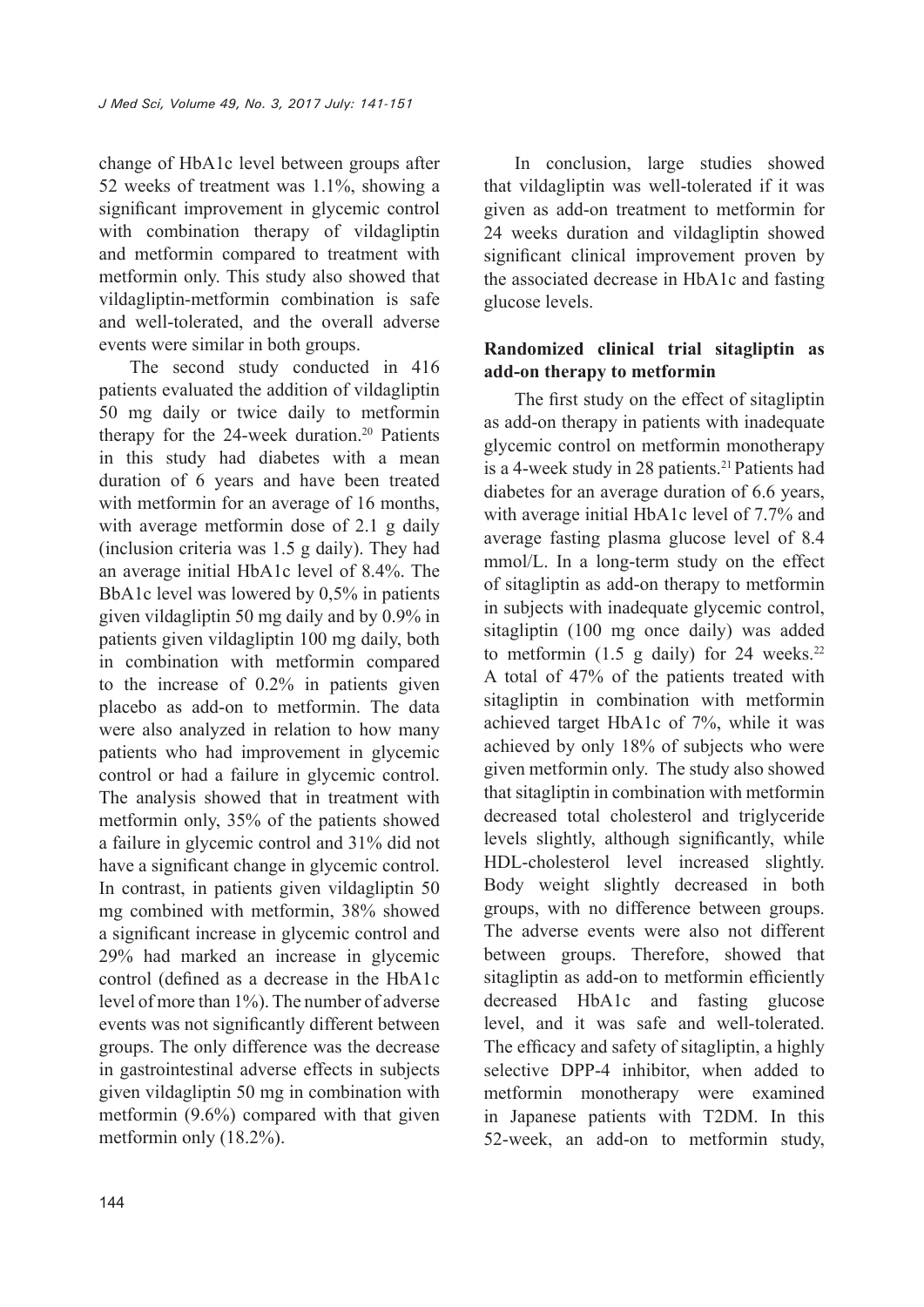149 patients were randomly assigned to receive sitagliptin 50 mg or placebo once daily in a double-blind fashion for 12 weeks. Thereafter, all patients who completed the double-blind period of the study received open-label sitagliptin 50 mg once daily for 40 weeks, with the investigator option of increasing sitagliptin to 100 mg once daily for patients who met predefined glycemic thresholds. After 12 weeks of treatment, the mean change from baseline in HbA1 significantly decreased with sitagliptin relative to placebo (between-group difference [95% confidence interval =  $-0.7\%$  [ $-0.9$  to  $-0.5$ ]  $P < 0.001$ ). At week 12, the mean changes in 2-h post-meal glucose (-2.6 mmol/L [-3.5 to -1.7]) and fasting plasma glucose  $(-1.0 \text{ mmol/L} [-1.3 \text{ to } -0.6])$  also decreased significantly with sitagliptin relative to placebo ( $p \le 0.001$  for both). Significant improvements from baseline in glycemic control were also observed in the open-label period through to week 52. There were no differences between treatment groups in the incidence of adverse events (AEs), including hypoglycemia and predefined gastrointestinal AEs (nausea, vomiting, and diarrhea) during the double-blind period, with similar findings in the open-label period. Over a period of 52 weeks, the addition of sitagliptin oncedaily to ongoing metformin therapy was efficacious and generally well tolerated in Japanese patients with T2DM.23

The present study evaluated the efficacyand tolerability of sitagliptin 100mg/day added to therapy with sulphonylurea and metformin. Patients with HbA1c  $\geq$ 7.5% and  $\leq$ 10.5% while on a sulphonylurea and metformin were randomized 1: 1 to sitaglipti 100mg/day or placebo for 24weeks. At Week 24, patients in the placebo group switched to pioglitazone 30mg/day and both groups continued treatment for another 30weeks.Of 427 patients randomized, 339 (79.4%) completed the study. At Week 24, significantly greater  $(p < 0.001)$  mean reductions from baseline were seen in the sitagliptin versus placebo group for HbA1c  $(-0.84\% \text{ vs } -0.16\%$ , respectively), 2-h post-meal glucose (-2.0 vs -0.2mmol/L, respectively) and fasting plasma glucose (-0.7 vs 0.3mmol/L, respectively). At Week 54, improvements in glycemic control continued. At Week 24, the incidence of AEs was numerically greater with sitagliptin than placebo, primarily because of a higher incidence of hypoglycemia. At Week 54, the incidence of AEs was similar in both groups, primarily because of a higher incidence of hypoglycemia and edema in the placebo/ pioglitazone group after Week 24. The only meaningful change in body weight was an increase in the placebo/pioglitazone group at Week 54. In this study, sitagliptin 100mg/day was generally well tolerated and provided an improvement in glycemic control when added to the combination of sulphonylurea and metformin in patients with T2DM.24

# **Randomized control trial saxagliptin as add-on therapy to metformin**

Recently, it was reported that DPP-4 inhibitor saxagliptin increased glycemic control when it was added to metformin.<sup>25</sup> The study included 743 patients with an average HbA1c level of 8.0% and average fasting glucose level of 9.8 mmol/L when they were treated with metformin alone. Saxagliptin has been added at the dose of 2.5, 5, or 10 mg daily and this study also included a placebo arm. All patients continued with metformin. After 24 weeks of treatment, saxagliptin decreased HbA1c level by 0.7% or 0.8% when it was adjusted for placebo in the three arms. Fasting glucose decreased by 0.9-1.1 mmol/L. Similar to other DPP-4 inhibitors, saxagliptin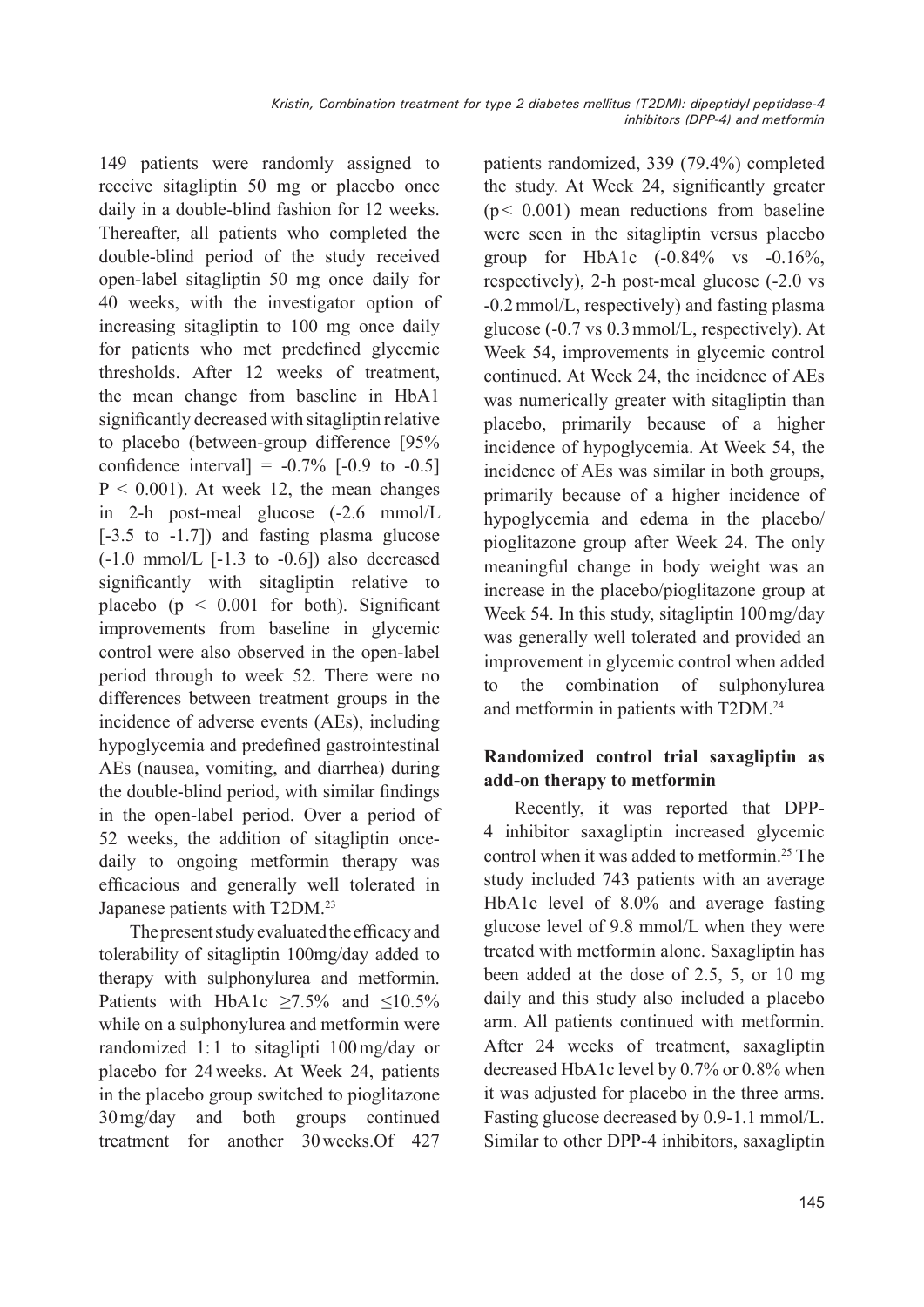is safe and well-tolerated when it is added to metformin.

Saxagliptinas add-on therapy to metformin showed significant clinical improvement in glycemic control. Average HbA1c level decreased by 0.65-1% from the baseline level of 7.8-8.4%. Besides, this combination was tolerated and safe with similar adverse event profile with patients treated with placebo and metformin only.

To assess efficacy and safety of saxagliptin added to metformin versus placebo plus metformin in Asian patients with T2DM and inadequate glycemic control on metformin alone. Adults (HbA1c 7.0–10.0%, on stable metformin ≥1500 mg/day) were randomized 1:1 to saxagliptin 5 mg daily plus metformin  $(n = 283)$  or placebo plus metformin ( $n = 287$ ). The primary endpoint was a HbA1c change from baseline to Week 24. Saxagliptin plus metformin provided significant adjusted mean decreases versus placebo plus metformin ( $p \le 0.0052$ ) in HbA1c (−0.78% versus −0.37%), fasting plasma glucose (−1.14 mmol/L versus −0.58 mmol/L), and postprandial glucose area under the curve from 0 to 180 min (−315 mmol min/L versus −160 mmol min/L). Significantly more saxagliptin-treated patients achieved a therapeutic glycemic response  $(HbA1c \le 7.0\%)$   $(46.5\%$  versus  $30.5\%$ ;  $p = 0.0001$ ). The proportion of patients experiencing adverse events (excluding hypoglycemia) was similar for saxagliptin plus metformin (42.8%) versus placebo plus metformin (40.8%). Hypoglycemic events were reported in 1.4% of patients in each group. Saxagliptin added to metformin significantly improved glycemic control and was well tolerated in Asian patients with T2DM who had inadequate glycemic control with metformin and diet and lifestyle modification.<sup>26</sup>

The aim of other study was to explore the efficacy and safety of saxagliptin in a large Chinese population with T2DM. In all, 1423 T2DM patients from 92 research centers, either drug naïve or uncontrolled by metformin, were enrolled in this singlearm cohort study; patients have treated with saxagliptin 5 mg once daily for 24 weeks. The primary efficacy endpoint was the change from baseline in HbA1c at 24 weeks in the per-protocol analysis set. Secondary endpoints included the proportion of patients achieving HbA1c <7% and changes from baseline in fasting plasma glucose (FPG) and 2-h postprandial plasma glucose (PPG) concentrations at 24 weeks. Safety endpoints included adverse events (AEs) and the incidence of hypoglycemia.Among 1210 patients in the per-protocol analysis set, mean HbA1c, FPG and 2-h PPG decreased by  $1.61 \pm 0.04\%$ ,  $0.55 \pm 0.07$  mmol/L, and  $2.83 \pm 0.27$  mmol/L, respectively, at week 24. The proportion of patients achieving HbA1c <7% was 44.1%. No new (previously unreported) AEs occurred. The incidence of serious AEs and hypoglycemia was low (1.8% and 1.2%, respectively). There were no significant differences in efficacy endpoints in subgroup analyses by age, creatinine clearance, body mass index, or treatment background. In elderly patients  $(≥65 \text{ years})$ and those with mild renal impairment (50  $\leq$  CCr $\leq$  80 mL/min), the incidence of AEs was similar to that of the entire study population. Saxagliptin significantly improved glycemic control and was well tolerated in Chinese T2DM patients, including the elderly and patients with mild renal impairment.27,28

A randomized controlled clinical trial conducted to assess efficacy and safety of saxagliptin added to metformin versus placebo plus metformin in Asian patients with T2DM and inadequate glycemic control on metformin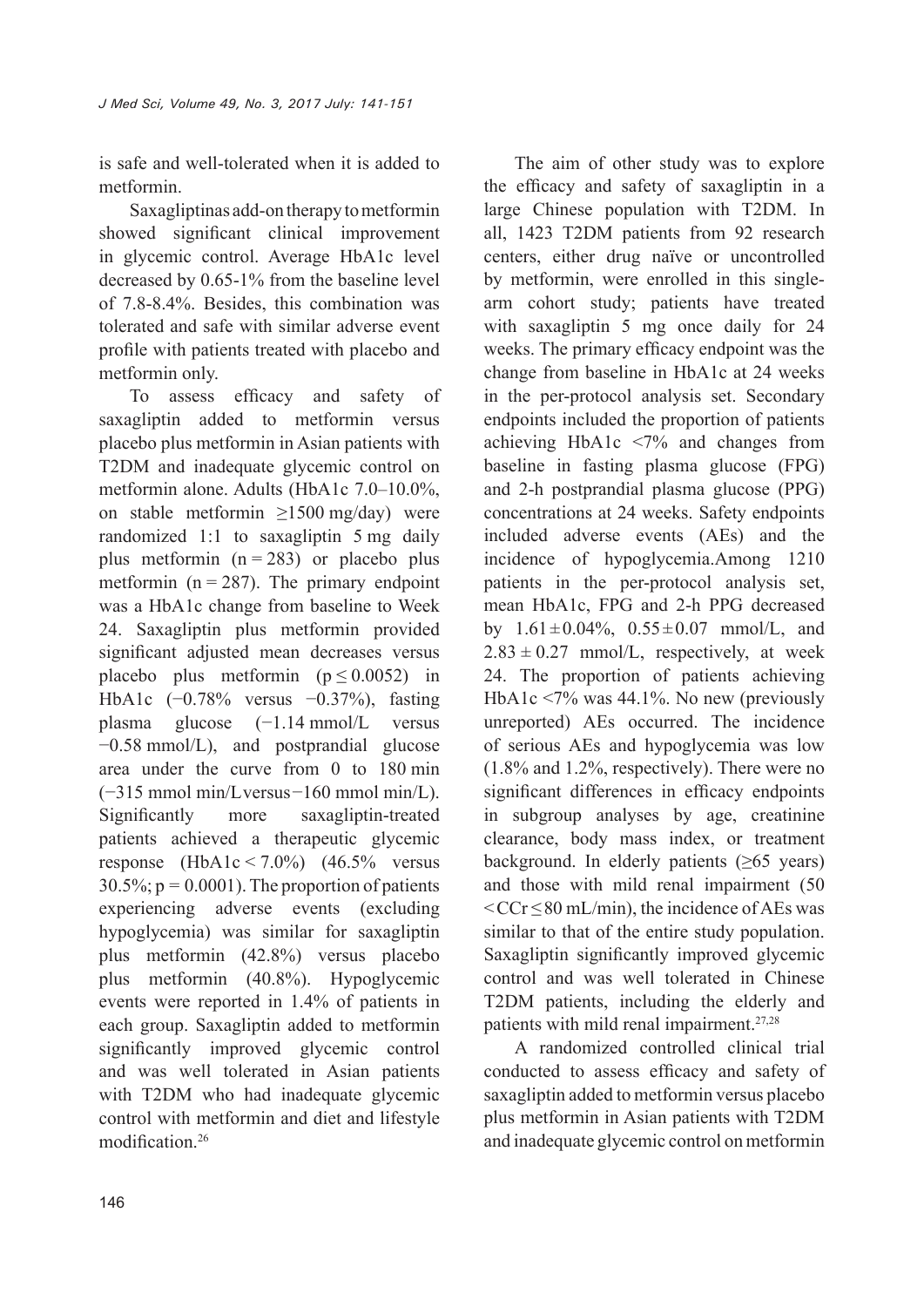alone. Adults (HbA1c 7.0–10.0%, on stable metformin 1500 mg/day) were randomized 1:1 to saxagliptin 5 mg daily plus metformin  $(n = 283)$  or placebo plus metformin  $(n = 287)$ . The primary endpoint was a HbA1c change from baseline to Week 24. Saxagliptin plus metformin provided significant adjusted mean decreases versus placebo plus metformin ( p=0.0052) in HbA1c (0.78% versus 0.37%), fasting plasma glucose (1.14 mmol/L versus 0.58 mmol/L), and postprandial glucose area under the curve from 0 to 180 min (315 mmol min/L versus 160 mmol min/L). Significantly more saxagliptin-treated patients achieved a therapeutic glycemic response (HbA1c < 7.0%) (46.5% versus  $30.5\%$ ; p = 0.0001). The proportion of patients experiencing AEs (excluding hypoglycemia) was similar for saxagliptin plus metformin (42.8%) versus placebo plus metformin (40.8%). Hypoglycemic events were reported in 1.4% of patients in each group. Saxagliptin added to metformin significantly improved glycemic control and was well tolerated in Asian patients with T2DM who had inadequate glycemic control with metformin and diet and lifestyle modification.

## **Randomized clinical trial linagliptin as add-on therapy to metformin**

A multicenter, randomized, placebocontrolled, double-blind, parallel-group study examined the efficacy and tolerability of linagliptin as treatment adjunctive to metformin in patients T2DM. Eligible participants were aged 18 to 80 years (mean, 56.5 years) with a BMI of 40 kg/m2 (mean baseline BMI, 29.9 kg/m2) and were receiving metformin at a dosage of 1500 mg/day (or maximum tolerated dose) with or without an additional oral antidiabetic (OAD) other than a thiazolidinedione. Eligible participants receiving metformin monotherapy had a baseline HbA1c of 7.0% to 10.0%; in those taking metformin plus an OAD, the HbA1c range for eligibility was 6.5% to 9.0%. In participants receiving an OAD in addition to metformin at screening, the additional OAD was discontinued, and metformin 1500 mg/ day was continued throughout a 6-week washout period prior to randomization. All participants completed a 2-week placebo runin phase before random assignment to either linagliptin 5 mg/day (n=524) or placebo  $(n=177)$ . All participants were required to have an HbA1c of 7.0 to 10.0% at randomization. The primary end point was changed in HbA1c from baseline to 24 weeks of treatment. The mean adjusted change from baseline in HbA1c in the linagliptin group was 0.49% compared with an increase of 0.15% in the placebo group (treatment difference =0.64%; 95% CI=0.78 to 0.50; p=0.0001), with  $26\%$  and  $9\%$ of participants in the linagliptin and placebo groups, respectively, achieving an HbA1c 7.0% at 24 weeks. Linagliptin treatment was associated with significant decreases from baseline in FPG (10.6 mg/dL vs 10.5 mg/ dL; p=0.0001) and 2-hour PPG (48.6 mg/ dL vs 18 mg/dL; p=0.0001) compared with placebo. Neither treatment group realized a statistically significant decrease in mean weight (changes from baseline, 0.4 kg and 0.5 kg with linagliptin and placebo).<sup>29</sup>

To evaluate the efficacy/safety of DPP-4 inhibitor, linagliptin, in subjects with insufficiently controlled T2DM, and factors influencing treatment response. Pooled analysis of data from 2258 subjects in three 24-week phase III, randomized, placebocontrolled, parallel-group studies, who received oral linagliptin (5 mg/day) or placebo as monotherapy, added-on to metformin, or added-on to metformin plus a sulphonylurea was performed. Among 388 subjects with HbA1c ≥9.0%, adjusted mean baseline HbA1c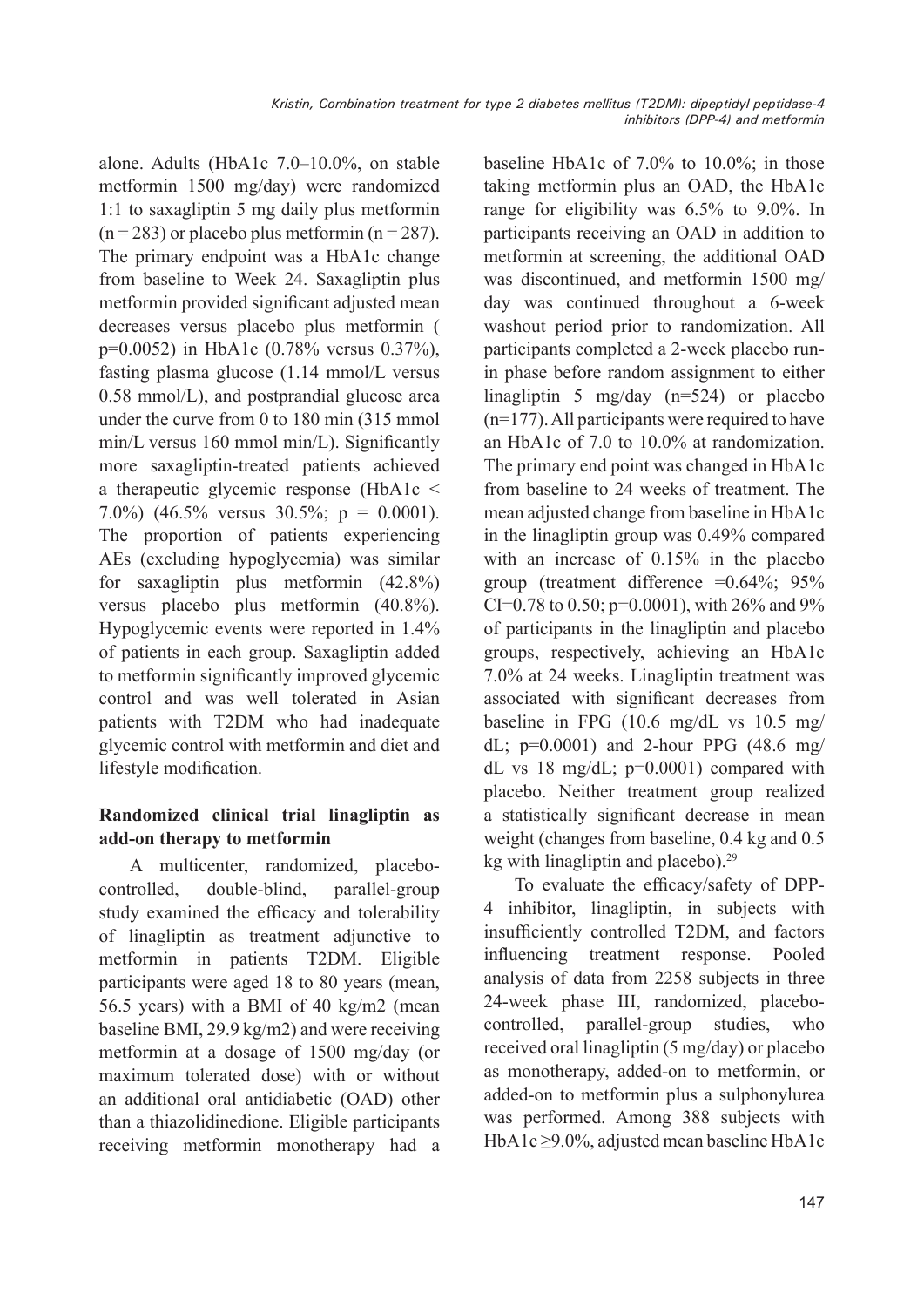(9.4% both groups) declined to 8.3% in linagliptin group and 9.1% in the placebo group at 24 weeks (p=0.0001) and adjusted mean change from baseline was 1.2% (vs. 0.4%, placebo). Linagliptin significantly lowered fasting plasma glucose levels vs. placebo (1.6 mmol/L vs. 0.4 mmol/L); treatment difference, 1.1 mmol/L (95% CI= −1.7 - −0.5). Treatment and washout of previous OAD were the only factors to independently affect HbA1c change at week 24. Adverse event rates were similar for linagliptin  $(61.9\%)$  and placebo  $(62.7\%)$ . Hypoglycemia was rare with linagliptin addon to metformin  $(\leq 1\%)$  and increased when linagliptin was added to metformin plus sulphonylurea (linagliptin, 17.9% vs. placebo, 8.3%). Linagliptin was an effective, welltolerated treatment in subjects with T2DM and insufficient glycemic control, as added-on to metformin/metformin plus sulphonylurea.<sup>30</sup>

#### **Meta-analysis of DPP-4 inhibitors as addon to metformin**

Meta-analysis was performed to provide an update on the efficacy and safety of DPP-4 inhibitors and metformin as combination therapy in patients with T2DM. Meta-analysis was performed to provide an update on the efficacy and safety of DPP-4 inhibitors and metformin as combination therapy in patients with T2DM. They were RCTs comparing DPP-4 inhibitors (i.e alogliptin, dutogliptin, linagliptin, saxagliptin, sitagliptin, vildagliptin) plus metformin as combination therapy, duration of treatment was  $\geq$ 12 weeks and reported data on HbA1c change, FPG change, weight change, hypoglycaemia or gastrointestinal AEs. A total of eight RCTs were included. Compared with metformin monotherapy, DPP-4 inhibitors plus metformin as combination therapy was associated with higher reduction in HbA1c level  $(MD = -0.49)$ ; 95% CI = $-0.57 - 0.40$ ; p = 0.00001), higher reduction in FPG level (MD =  $-0.80$ ; 95% CI  $=$  −0.87 - −0.74; p = 0.00001), lower weight loss (MD = 0.44; 95% CI= 0.22 - 0.67; p = 0.0001); nor the higher risk of hypoglycaemia  $(RR = 1.04; 95\% \text{ CI} = 0.72 - 1.50; \text{ p} = 0.82),$ nor the prolonged risk of gastrointestinal AEs  $(RR = 0.98; 95\% \text{ CI} = 0.88 - 1.10; \text{ p} = 0.77).$ Dipeptidyl peptidase-4 inhibitors, which are safe and effective in controlling the blood glucose. It could be a credible alternative for T2DM patients who, for some reason, cannot use metformin $31$ 

#### **CONCLUSION**

Dipeptidyl peptidase-4 inhibitors have been proven to be antidiabetic when they are given in combination with metformin. This novel strategy in treating T2DM is expected to increase the future value in T2DM treatment. Overall experience shows that this novel strategy is efficient, well-tolerated, and safe with minimal risk for hypoglycemic events. Furthermore, the combination of DPP-4 inhibitors and metformin is safe and well-tolerated. Therefore, the indication for treatment with DPP-inhibitors is as addon therapy to metformin in T2DM patients uncontrolled with metformin.

#### **ACKNOWLEDGMENT**

I am very grateful to my colleague Alfi Yasmina, MD, MSc, MMedEd, PhD, from Lambung Mangkurat University, Banjarmasin, Indonesia and want to express my acknowledgment because it was possible due to her kindly help in the English correction.

#### **REFERENCES**

1. Stratton IM, Adler AI, Neil HA, Matthews DR, Manley SE, Cull CA, et al. Association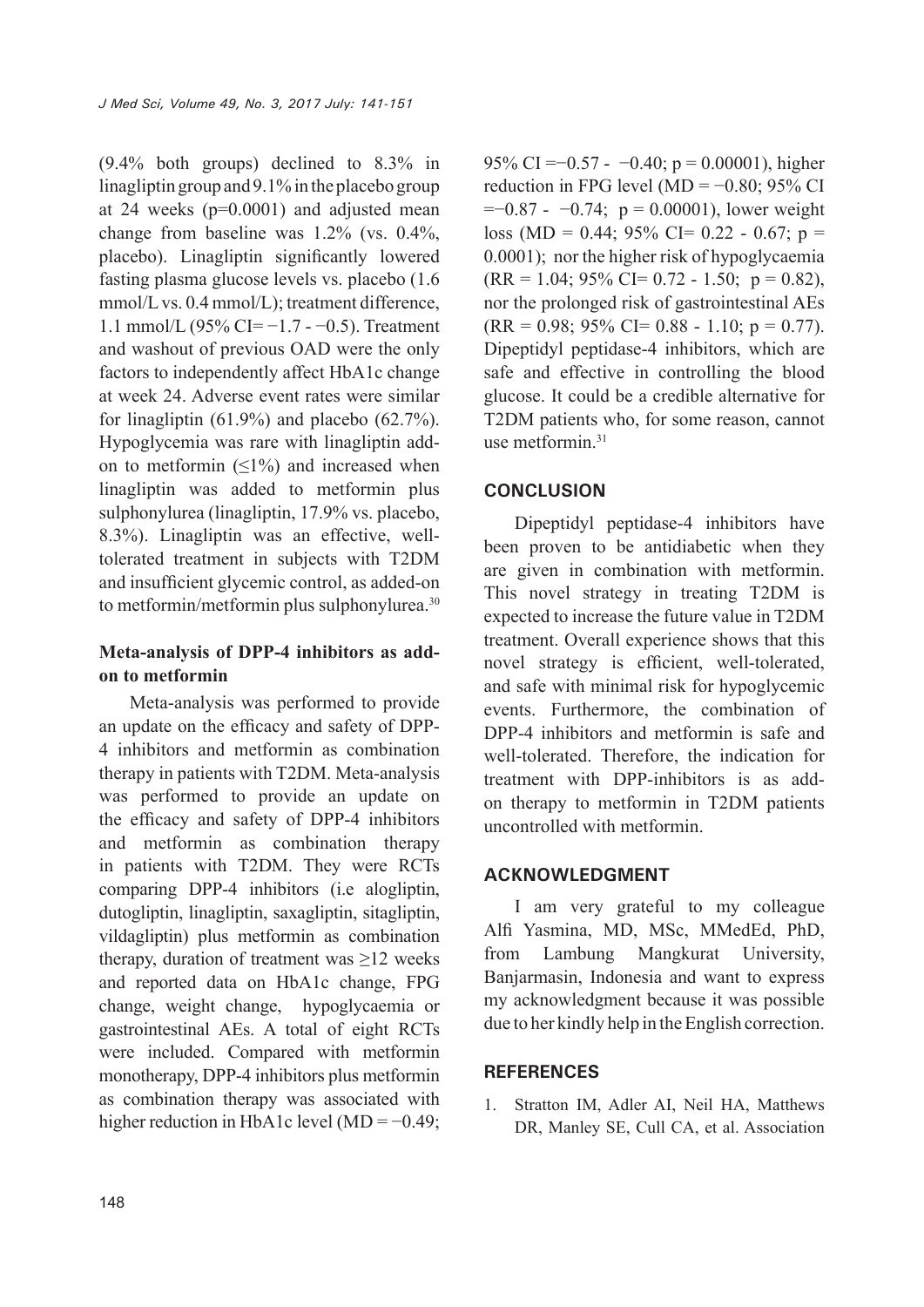of glycemia with macrovascular and microvascular complications of type 2 diabetes (UKPDS 35): prospective observational study. Br Med J 2000; 321:405–1 https://doi.org/10.1136/bmj.321.7258.405

- 2. Inzucchi SE. Oral antihyperglycemic therapy for type 2 diabetes: scientific review. JAMA 2002; 287:360–72. https://doi.org/10.1001/ jama.287.3.360
- 3. Bailey CJ & Turner RC. Metformin. N Engl J Med 1996; 334:574–9. https://doi. org/10.1056/NEJM199602293340906
- 4. Ginnarelli R, Aragona M, Coppelli A, Del Prato S. Reducing insulin resistance with metformin: the evidence today. Diabetes Metab 2003; 29:6S28–35.
- 5. Ikeda T, Iwata K, Murakami H. Inhibitory effect of metformin on intestinal glucose absorption in the perfused rat intestine. Biochem Biopharmacol 2000; 59:887–90. https://doi.org/10.1016/S0006-2952(99) 00396-2
- 6. Mannucci E, Pierazzuoli E, Ognibene A, Cremasco F, Bardini G, Mencucci A, et al. Effect of metformin on glucagon-like peptide 1 (GLP-1) and leptin levels in obese nondiabetic subjects. Diabetes Care 2001; 24:489–94. https://doi.org/10.2337/diacare.24.3.489
- 7. Hundal RS & Inzucchi SE. Metformin: new understandings, new uses. Drugs 2003; 63:1879–94. https://doi. org/10.2165/00003495-200363180-00001
- 8. Green JB & Feinglos MN. Are sulphonylureas passé? Curr Diabet Rep 2007; 6:373–7.
- 9. Kahn SE, Haffner SM, Helse MA, Herman WH, Holman RR, Jones NP, et al. Glycemic durability of rosiglitazone, metformin, or glyburide monotherapy. N Engl J Med 2006; 355:2427–43. https://doi.org/10.1056/ NEJMoa066224
- 10. Holst JJ & Deacon CF. Inhibition of the activity of dipeptidyl-peptidase IV as a treatment for type 2 diabetes. Diabetes 1998; 47:1663-70.

https://doi.org/10.2337/diabetes.47.11.1663

- 11. Ahrén B, Simonsson E, Larsson H, Landin-Olsson M, Torgeirsson H, Jansson PA, et al. Inhibition of dipeptidyl peptidase IV improves metabolic control over a 4 week study period in type 2 diabetes. Diabetes Care 2002; 25:869–75 https://doi.org/10.2337/ diacare.25.5.869
- 12. Ahrén B. Vildagliptin: an inhibitor of dipeptidyl peptidase-4 with antidiabetic properties. ExpOpin Invest Drugs 2006; 15:431–42. https://doi.org/10.1517/ 13543784.15.4.431
- 13. Gallwitz B. Review of sitagliptin phosphate: a novel treatment for type 2 diabetes. Vasc Health Risk Manag 2007; 3:203–10. https:// doi.org/10.2147/ vhrm.2007.3.2.203
- 14. DeFronzo RA. Pathogenesis of type 2 diabetes mellitus. Med Clin North Am 2004 88:787–835. https://doi.org/10.1016/j. mcna.2004.04.013
- 15. Dunning BE, Foley J, Ahrén B. Alpha-cell function in health and disease: influence of GLP-1. Diabetologia 2005; 48:1700–13. https://doi.org/10.1007/s00125-005-1878-0
- 16. Lindsay JR, Duffy NA, McKillop AM, Ardill J, O'Harte FPM, Flatt PR, et al. Inhibition of dipeptidyl peptidase IV activity by oral metformin in type 2 diabetes. Diabet Med 2005; 22:654–7. https://doi.org/10.1111/ j.1464-5491.2005.01461.x
- 17. Hinke SA, Kuhn-Wache K, Hoffman T, Pederson RA, McIntosh CHS, Demuth HU. Metformin effect on dipeptidyl peptidase IV degradation of glucagon-like peptide-1. BiochemBiophys Res Commun 2002; 291:1302–8. https://doi.org/10.1006/ bbrc. 2002.6607
- 18. Migoya EM, Miller J, Larson P, Tanen M, Hilliard D, Deacon C, et al. Sitagliptin, a selective DPP-4 inhibitor, and metformin have complementary effects to increase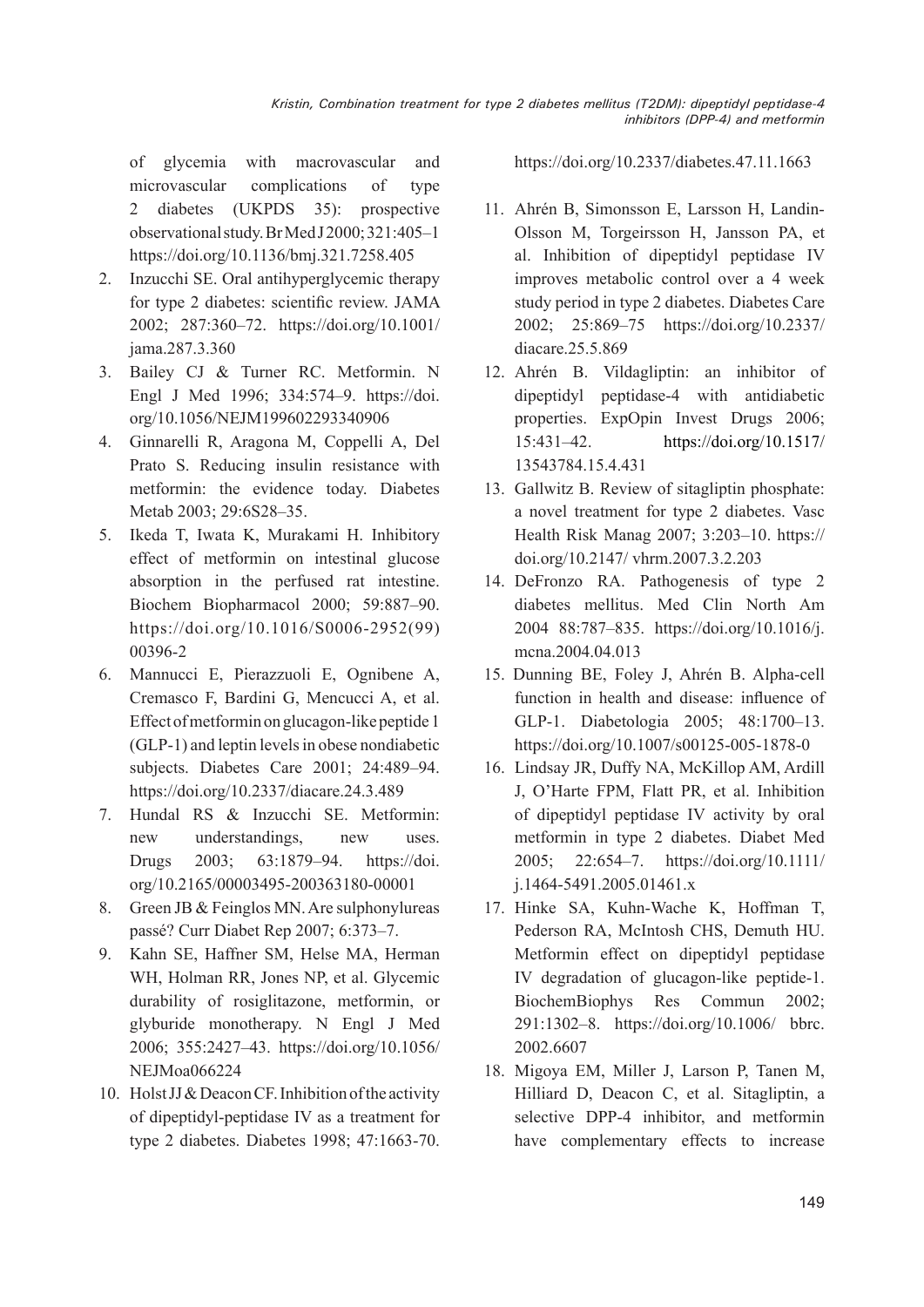active GLP-1 concentrations. Diabetes 2007; 56(Suppl1): A74.

- 19. Ahrén B, Gomis R, Standl E, Mills D, Schweizer A. Twelve- and 52-week efficacy of the dipeptidyl peptidase IV inhibitor LAF237 in metformin-treated patients with type 2 diabetes. Diabetes Care 2004a; 27:2874–80. https://doi.org/10.2337/diacare.27.12.2874
- 20. Bosi E, Camisasca RP, Collober C, Rochotte E, Garber AJ. Effects of vildagliptin on glucose control over 24 weeks in patients with type 2 diabetes inadequately controlled with metformin. Diabetes Care 2007; 30:890–5. https://doi.org/10.2337/dc06-1732
- 21. Brazg R, Xu L, Dalla Man C, Cobelli C, Thomas K, Stein PP. Effect of adding sitagliptin, a dipeptidyl peptidase-4 inhibitor, to metformin on 24-h glycemic control and β-cell function in patients with type 2 diabetes. Diabetes Obes Metab 2007; 9:186–93. https:// doi.org/10.1111/j.1463-1326.2006.00691.x
- 22. Charbonnel B, Karasik A, Liu J, Wu M, Meininger G, Sitagliptin Study 020 Group. Efficacy and safety of the dipeptidyl peptidase-4 inhibitor sitagliptin added to ongoing metformin therapy in patients with type 2 diabetes inadequately controlled with metformin alone. Diabetes Care 2006; 29:2638–43. https://doi.org/10.2337/dc06- 0706
- 23. Kadowaki T, Tajima N, Odawara M, Nishii M, Taniguchi T, Ferreira JC. Addition of sitagliptin to ongoing metformin monotherapy improves glycemic control in Japanese patients with type 2 diabetes over 52 weeks. J Diabetes Investig 2013; 4(2):174-81. https://doi.org/10.1111/jdi.12001
- 24. Moses RG, Round E, Shentu Y, Golm GT, O'Neill EA, Gantz I, et al. A randomized clinical trial evaluating the safety and efficacy of sitagliptin added to the combination of sulfonylurea and metformin in patients with type 2 diabetes mellitus and inadequate

glycemic control. J Diabetes 2016; 8(5):701- 11. https://doi.org/10.1111/1753-0407.12351

- 25. DeFronzo R, Hissa M, Blauwet MB, Chen RS. Saxagliptin added to metformin improves glycemic control in patients with type 2 diabetes. Diabetes 2007; 56(Suppl 1):A74.
- 26. Yang W, Pan CY, Tou C, Zhao J, Gause-Nilsson I. Efficacy and safety of saxagliptin added to metformin in Asian people with type 2 diabetes mellitus: A randomized controlled trial. Diabetes Research and Clinical Practice 2011; 94(2):217-224. https://doi.org/10.1016/j.diabres.2011.07.035
- 27. White JL, Buchanan P, Li J, Frederich R. A randomized controlled trial of the efficacy and safety of twice-daily saxagliptin plus metformin combination therapy in patients with type 2 diabetes and inadequate glycemic control on metformin monotherapy. BMC Endocr Disord 2014; 14: 17. https://doi. org/10.1186/1472-6823-14-17
- 28. Gu W, Liang L, Wang S, Wang Y, Wu Y, Tian J, et al. Efficacy and safety of saxagliptin monotherapy or added to metformin in Chinese patients with type 2 diabetes mellitus: results from the 24-week, post-marketing SUNSHINE study. J Diabetes 2016; 8(6):809-815. https://doi.org/10.1111/1753- 0407.12360
- 29. Taskinen MR, Rosenstock J, Tamminen I, Kubiak R, Patel S, Dugi KA, et al. Safety and efficacy of linagliptin as add-on therapy to metformin in patients with type 2 diabetes: a randomized, double-blind, placebocontrolled study. Diabetes Obes Metab 2011;13(1):65-74.https://doi.org/10.1111/ j.1463-1326.2010.01326.x
- 30. Owens DR, Swallow R, Dugi KA and Woerle HJ. Efficacy and safety of linagliptin in persons with Type 2 diabetes inadequately controlled by a combination of metformin and sulphonylurea: a 24-week randomized study. Diabet. Med 2011; 28, 1352–1361